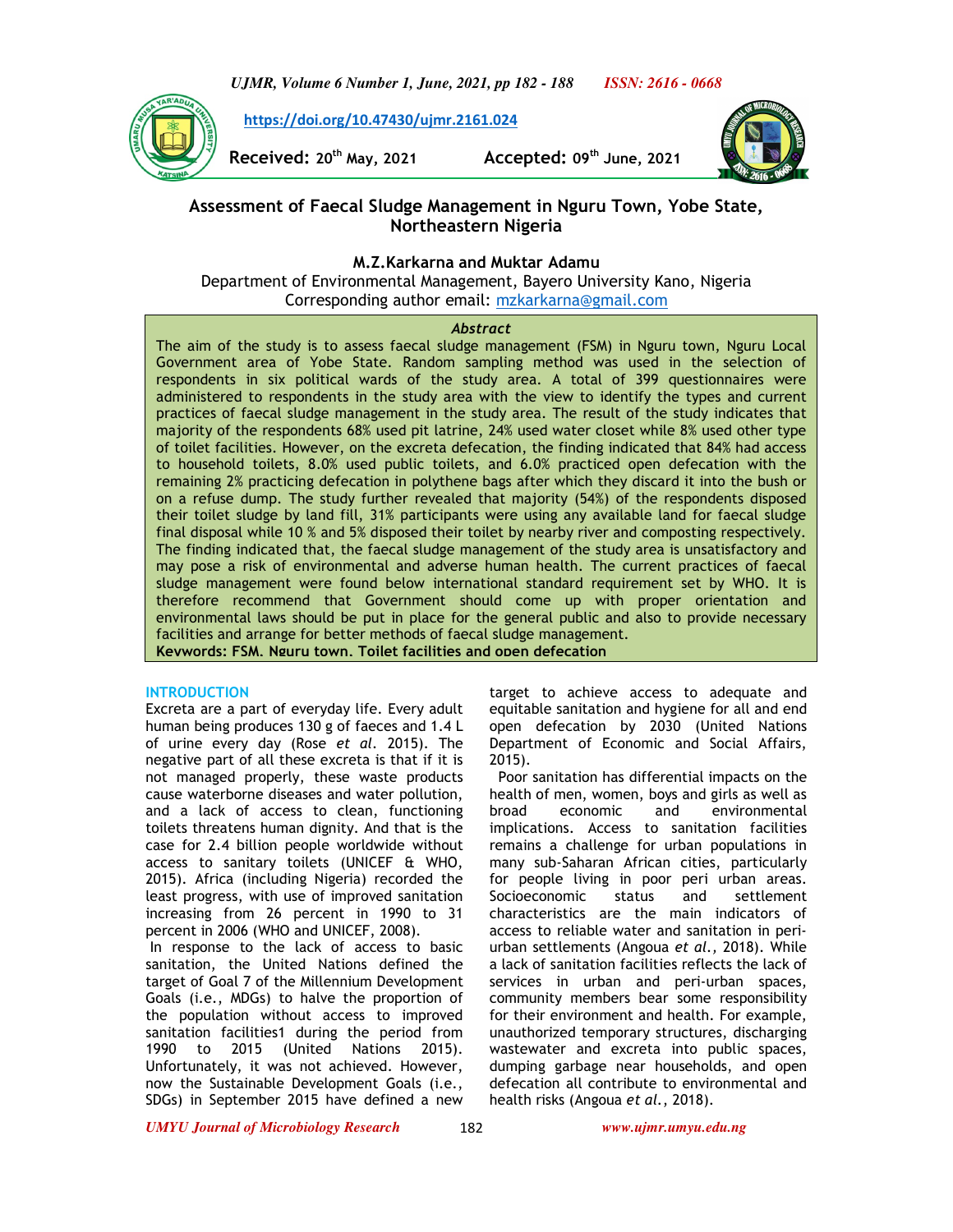### *UJMR, Volume 6 Number 1, June, 2021, pp 1 - 10 ISSN: 2616 - 0668*

Inadequate sanitation is the root cause of many tropical diseases, with improper faecal sludge management and poor sanitation contributing to the 115 deaths per hour from excretarelated diseases in Africa (Chowdhry and Koné, 2012; Mara et al., 2010). While faecal sludge is rich in nitrogen, phosphorus, potassium and organic matter, it also contains high counts of pathogenic coliforms, E. coli and helminth eggs (Pradhan, 2016; Strande et al., 2014). Contact with as little as one gram of fresh faeces exposes a person to as many as 106 viral pathogens, 106–108 bacterial pathogens, 104 protozoan cysts or oocysts, and 10–104 helminth eggs (Thaku *et al.*, 2018).

In Nigeria, like many other developing countries across the globe, contends with enormous global and local environmental problems. Government has been making efforts to tackle most of the environmental issues both solely and in partnership with donor agencies, but surprisingly it is largely negligent in faecal sludge management (FSM). There is no state in Nigeria with a coordinated structure of managing faecal sludge, except the FCT perhaps. Most states seem to care less what becomes of faecal wastes they generate. They do not insist on designated locations for Faecal Sludge disposal and faecal wastes are therefore indiscriminately disposed in water bodies, bushes or in gullies. These open dumps cause a lot of health hazards and reduce the beauty value of the surrounding environment and also contaminate the natural resources. Numerous studies have been conducted on environmental sanitation in Yobe and others state of Nigeria, but relatively only few studies were carried outon faecal sludge management. Therefore, the objective of this work is to assess faecal sludge management practices in some parts of Nguru town, Nguru Local Government, Yobe State, Nigeria.

# **MATERIALS AND METHODS**

### **STUDY AREA**

Nguru town is head quarter of Nguru Local Government Area (LGA) in Yobe state, northern Nigeria. It is located near river Hadejia at 12° 52 $'$  45" N to 10 $^{\circ}$  27' 09" E . It has population of 150,632 (Census, 2006) with projection of 213,900 population, an area of 916sq, km (census 2006). The topography of Nguru is mainly flat with a variety of landscapes as Hadejia-Nguru wetlands of Nguru Lake and the Sand dunes around machine road. Nguru has hot and dry climate throughout the year.

#### **METHODOLOGY**

The Study adopted combinations of desk study and literature reviews, questionnaire administration and field observations. The field data have collected using survey research method, involving the use of questionnaire and interview technique in obtaining information about the nature, practices and consequences poor faecal sludge management. Purposive sampling was used in the selection of areas of study within the Nguru town. Seven areas (Bulabulin, Hausari, tsohon guru, Sabon garinkanuri, Garbi and Dumsai wards) were purposively selected due in-appropriate designation locations for Faecal Sludge disposal in these area. A Random sampling was used in the selection of participants from the sampling frame which was obtained using purposive sampling techniques. Sample size was determined by using Yaro Yamane (1963) sample size determination formula, which is stated below as follows;

 **n= N / 1+N (E)<sup>2</sup> ……………………………Equation 1**  Where: n = the sample size to be determined; N  $=$  the population of the study.  $e =$  Limit of the error acceptable for the study =  $5\%$ ; 1 = constant. Therefore, N=150,632 because Nguru local government areas has a population of 150,632 according to 2006 (NPC, 2006 Census)  $n=$  **N** / 1+N  $(E)^2$  =150632/1+150632  $(0.05)^2$ 399 .

Thus, 399 questionnaires were distributed in all out of which 279 were duly completed and returned.

Frequency and percentage were used to analyze the data. The result was presented in form table and charts were also produced using SPSS. The data were presented in tables and charts were also produced using excel

#### **RESULT AND DISCUSSION**

Table 1 shows the demographic characteristics of the respondents where more than three quarter of the respondents were age 21 and above indicating that majority of the residents are youth and within their active age. The result also revealed that half of the respondents were males. The overwhelming majority are married which constituted (72.7%) respondents. These findings agree with finding of National Health and Demographic Survey (NDHS, 2018). The level of education of the residents is generally low, only a few of the respondents constituted (23%) have tertiary education while majority attend Quranic schools only.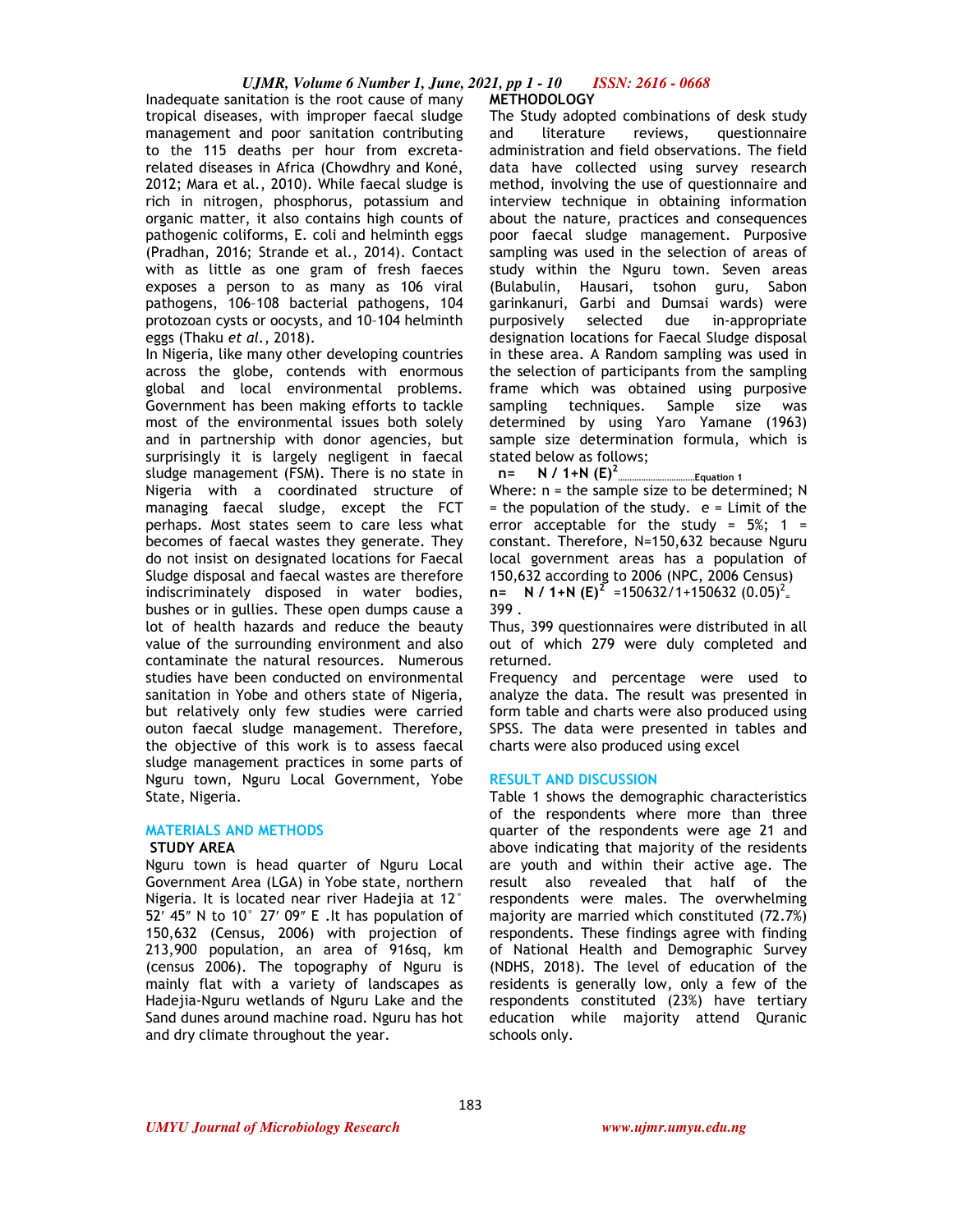| <b>Characteristics</b> | <b>Respondents</b> | Frequency | Percentage |
|------------------------|--------------------|-----------|------------|
|                        | Below 20           | 36        | 13.0       |
|                        | $21 - 40$          | 58        | 20.8       |
|                        | $41 - 50$          | 109       | 39.1       |
|                        | Above 50           | 76        | 27.1       |
| Age                    | Total              | 279       | 100        |
|                        | Female             | 134       | 48.0       |
|                        | Male               | 145       | 52.0       |
| Gender                 | Total              | 279       | 100.0      |
| <b>Marital Status</b>  | Married            | 203       | 72.7       |
|                        | Single             | 76        | 27.3       |
|                        | Total              | 279       | 100.0      |
| Level of Education     | Quranic            | Below 20  | 39.1       |
|                        | Primary            | $21 - 40$ | 16.5       |
|                        | Secondary          | $41 - 60$ | 21.4       |
|                        | Tertiary           | Above 60  | 23.0       |
|                        | Total              | Total     | 100        |

#### **Table 4.1 Demographic Profile of the Respondents**

# **Source: Field work, 2019.**

Figures 1 indicate the toilet facilities used by the respondents in the study area. The result indicated that majority of the respondents (94%) had access to toilet facilities while only (6%) do not have toilet. The finding is in line with the World Bank Water and Sanitation Program on Faecal Sludge Management in 12 cities in Africa, Latin America, South Asia and East who reported that 64% of the excreta in Urban and peri urban centres were processed by onsite sanitation technologies but only 22% was safely managed (World Bank Water Supply and Sanitation Program 2014). Access to toilet facilities is beneficial to households in terms of improved health status and gains in time saved for productive activities (Trémolet, 2013).



**Figure 1: Toilet facilities of the Respondents in the Study area** 

Figure 2 shows different category of faecal sludge used in the study area. Majority of the respondents, 68% used pit latrine, 24% of the respondents used water closet while 8% respondents used other type of toilet facilities. This finding agrees with Murtala and Nafiu (2021) who reported that majority of the residents (52%) in Fagoji area of Dutse used pit latrine. Also, in another study conducted by Antwi-Agye in Madina municipal, Ghana (2009) reported hat majority of the house hold toilet (47%) were water closet followed by pit latrine which accounted (27%) while only 3% respondents used bucket/pan latrine. Similarly, the work of Eawag/Sandec 2015 in Kampala stated that, the city is served mostly by pit latrines, a hole at the bottom of pit latrines is frequently made during the rainy season so that the faecal sludge directly drains out, resulting in direct discharge of faecal sludge in the environment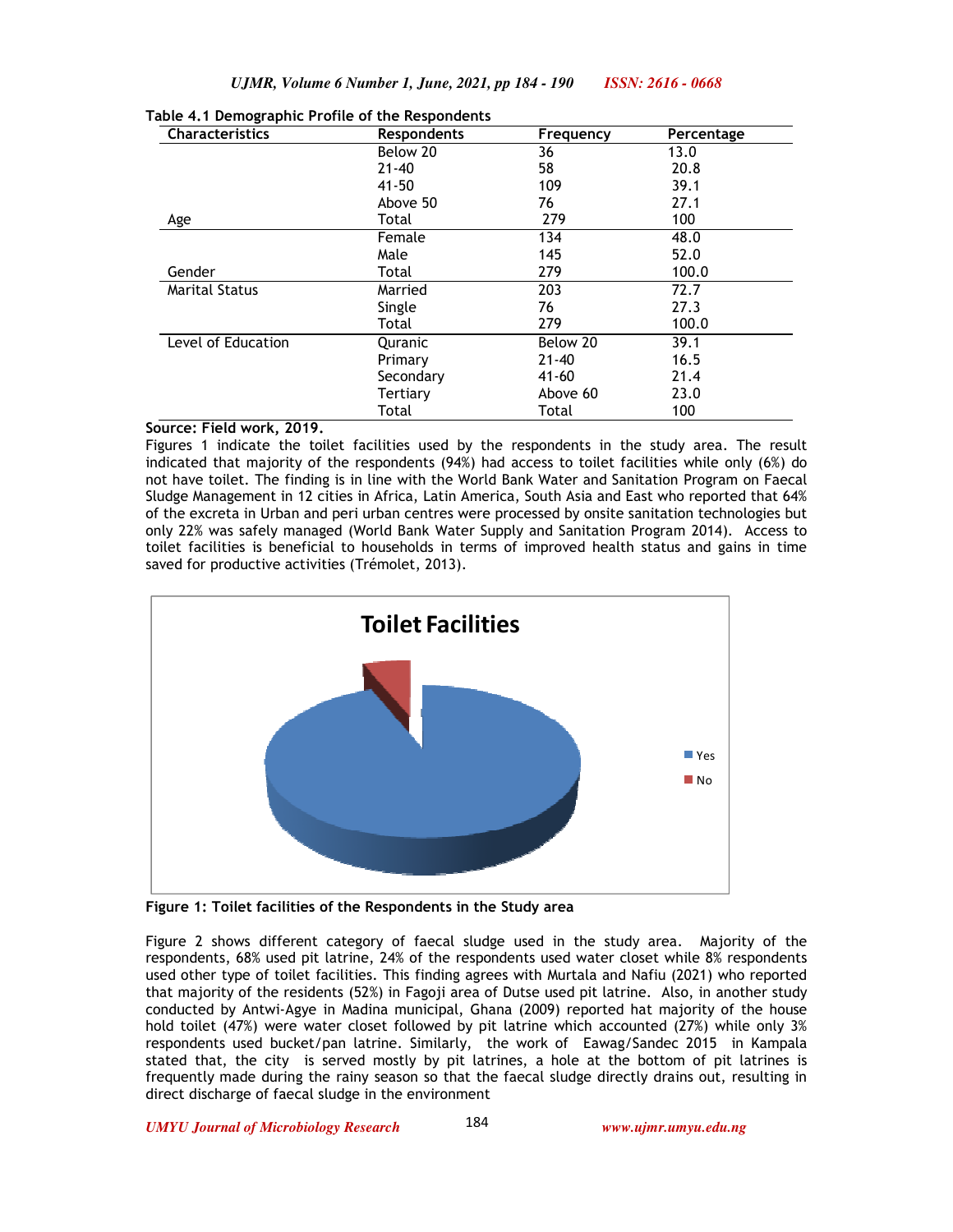

Other

*UJMR, Volume 6 Number 1, June, 2021, pp 184 - 190 ISSN: 2616 - 0668*



Water closet

Toilet type

Pit latrine

Figure 3 shows defecation Practices adopted by respondents in the study area. The result indicated that 84% had access to household toilets, 8% used public toilets, 6 % practiced open defaecation with the remaining 2% practicing defecation in polythene bags after which they discard it into the bush or on a refuse dump. This study is in line with Peal *et al* (2014) who analyzed Faecal sludge Management in 12 developing cities. The finding reported the extent of open defecation ranges from a high of 81% in Honduras (indicated here by 19% using open defecation) to a low of 9% in Kampala, Uganda (91% on-site or open defecation) and the two smaller towns: Palu, Indonesia and Dumaguete, Philippines with no open defecation.

Some studies have reported that inaccessible sanitation designs force people with physical impairments to crawl on the floor to use a toilet or opt to defecate in the open. A high proportion of vulnerable household members have been found to be very reliant on others to use the toilet, sometimes soiling themselves while waiting, and many limit their consumption of food and water to reduce the need to relieve themselves (Wilbur and Jones, 2014). There are reported cases, though the exact estimate is not known, of people with disabilities being considered contagious and therefore prevented from using communal toilet facilities (Wilbur and Danquah, 2015



**Figure 3 Defaecation Practices in Nguru Local Government** 

Figure 4 Shows that 160 respondents constitute 41% empty toilet by traditional digging, motor tank 80 respondents constitute 21%, wheel barrow 90 respondents constitute 23%, and replacement 54 respondents constitute 14%. This study is inconsistent with the work of Jenkins *et al.,* (2015) who reported that the widespread use of pit diversion (78 per cent), followed by tankers (58 per cent) and buckets (56 per cent) in empty toilet within Dar es Salaam, Tanzania. A recent study in Blantyre, Malawi revealed that most discharged sludge is taken from a small proportion of septic tanks in the city, while sludge from pit latrines (the most common sanitation technology) remains uncollected (Yesaya and Tilley, 2020). These findings support the need for appropriate businesses and infrastructures for faecal sludge management, including sustainable financing mechanisms to subsidize emptying services, which would make payment more affordable and encourage regulatory efforts to promote safe services (Jenkins et al., 2015).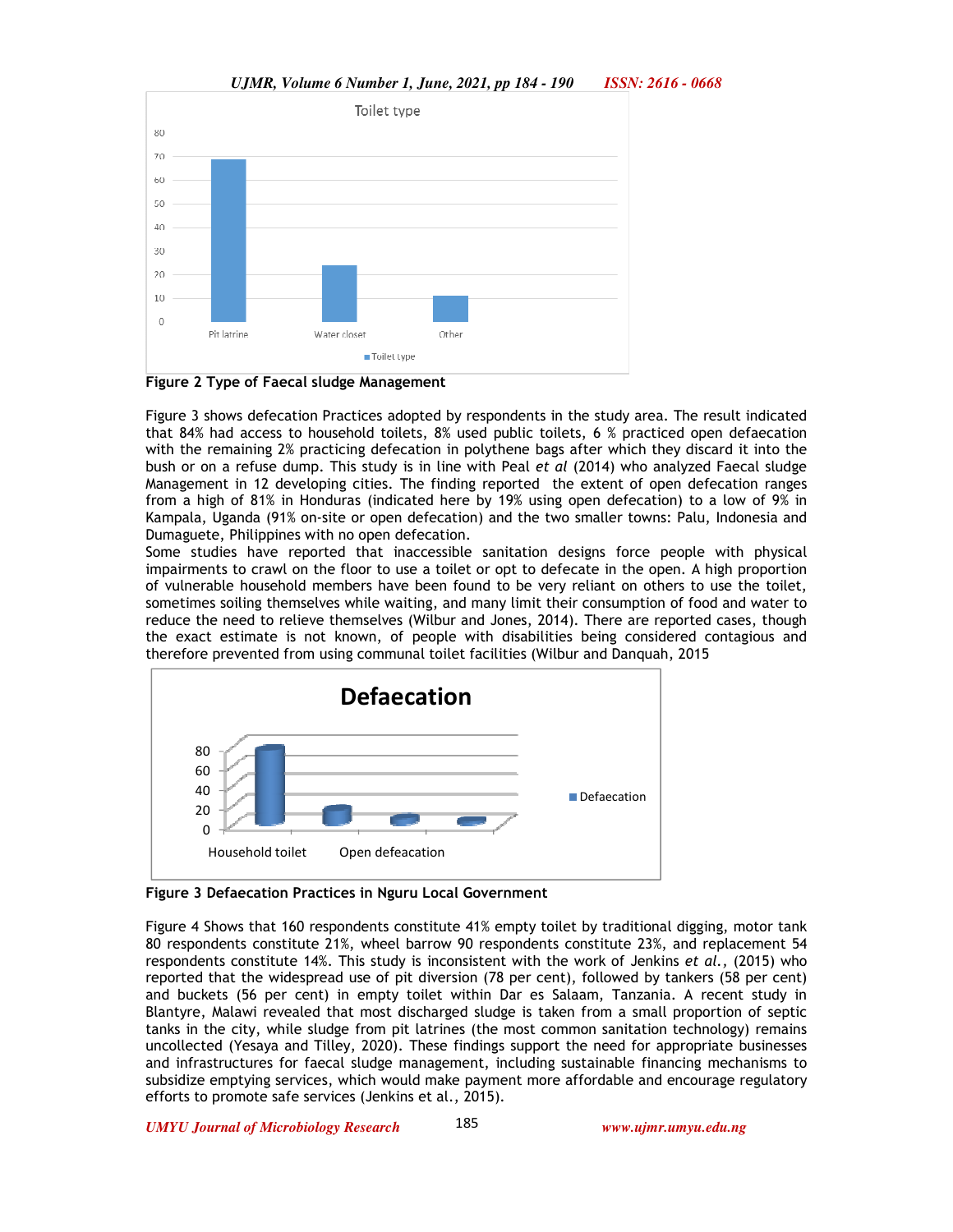

*UJMR, Volume 6 Number 1, June, 2021, pp 184 - 190 ISSN: 2616 - 0668*



Figure 5 shows the Faecal sludge treatment in the study area. Results showed that 22% of the people sprays petroleum in their faecal treatment (28% used izole for waste treatment) and 23% used traditional method of using ash in Nguru. Eighteen percent (26%) of the respondents used composting in faecal treatment. The finding is line with the work of (Chowdhry and Koné, (2012) who identified poor faecal sludge treatment facilities in many African countries for financial reasons. Where available, existing facilities lack the capacity to treat the volume of faecal sludge generated or are very expensive to maintain. For example, in Addis Ababa, Ethiopia, the treatment plant has the capacity to receive only 67 per cent of the 530,000 m3 sludge collected annually.



### **Figure 5 Faecal SludgeTreatment methods in Nguru**

Figure 6 present different disposal strategy adopted by respondents in the study area. Majority (54%) of them disposed their toilet sludge by land fill, 31% participants were using any available land for faecal sludge final disposal while 10 % and 5% disposed their toilet by nearby river and composting respectively .The result of disposal methods obtained in this investigation is inconsistent with those reported by Mills, (2013) in Indonesia where **t**he drain or sewer then discharges unsafely to the environment via a river or drain without treatment.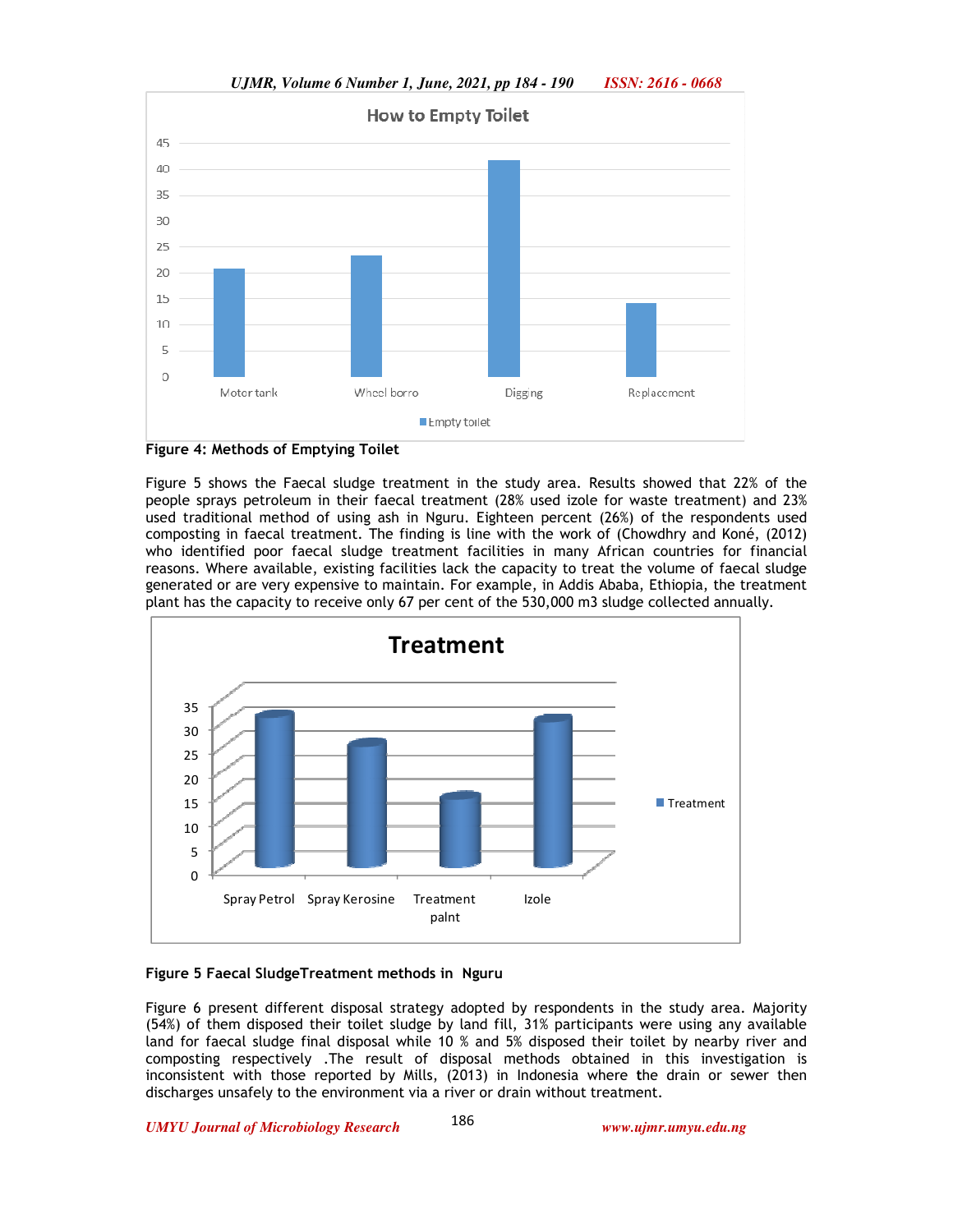

**Figure 6: How household disposed their Toilet** 

#### **3.0 CONCLUSION**

The conclusion drawn from this limited study is that the management of faecal sludge would have to involve detailed study of the different form of practices and mitigate its risk of environmental and adverse human health. Furthermore, the faecal sludge management practices of Nguru town should be improves to

## **REFERENCE**

- Angoua, E.L.E., Dongo, K., Templeton, M.R., Zinsstag, J. and Bonfoh, B. (2018). Barriers to access improved water and sanitation in poor peri-urban settlements of Abidjan, Côte d'Ivoire. PloS one 13(8): e0202928, 1-13.
- ANTWI-AGYEI, P. (2009) *Faecal sludge management: the case of Madina. Kwame Nkrumah University of Science and Technology*-KNUST MSc thesis Department of Water Supply and Environmental Sanitation
- Chowdhry, S. and Kone, D. (2012). Business Analysis of Faecal Sludge Management: Emptying and Transportation Services in Africa and Asia. Draft Final Report. Sponsored by the Bill & Melinda Gates Foundation, Seattle.
- Eawag/Sandec (ed.) Brandes K, Schoebitz L, Kimwaga R, Strande L (2015a) SFD Promotion Initiative – Dar es Salaam, Tanzania, Report. Eawag/Sandec.
- Jenkins, M. W., Cumming, O. and Cairncross, S. (2015). Pit latrine emptying behavior and demand for sanitation services in

meet the standard requirement set by world health organization (WHO). It is therefore recommend that Government should come up with proper orientation and environmental laws should be put in place for the general public and also to provide necessary facilities and arrange for better methods of faecal sludge management.

> Dar Es Salaam, Tanzania. *International Journal of Environmental Research and Public Health* 12(3), 2588-2611

- Nikiema,J.,Tanoh-Nguessan, R.,Abiola, F. and Cofie, O. O. (2020). Introducing Co-Composting to Fecal Sludge Treatment Plants in Benin and Burkina Faso: A Logistical and Financial Assessment. Resource Recovery and Reuse Series 17. Colombo, Sri Lanka: IWMI, CGIAR Research Program on Water, Land and Ecosystems (WLE).
- NDHS (2018). Nigeria Demographic and Health Survey, National population Commission Abuja Nigeria
- Joint Monitoring Programme(JMP) (2019). Wash Data for 2017. https://washdata.org/data. Accessed 20 November 2019.
- J-PAL (2012). J-PAL Urban Services Review Paper. Cambridge, MA: Abdul Latif Jameel Poverty Action Lab. http://econweb. umd.edu/~galiani/files/usi-reviewpaper.pd